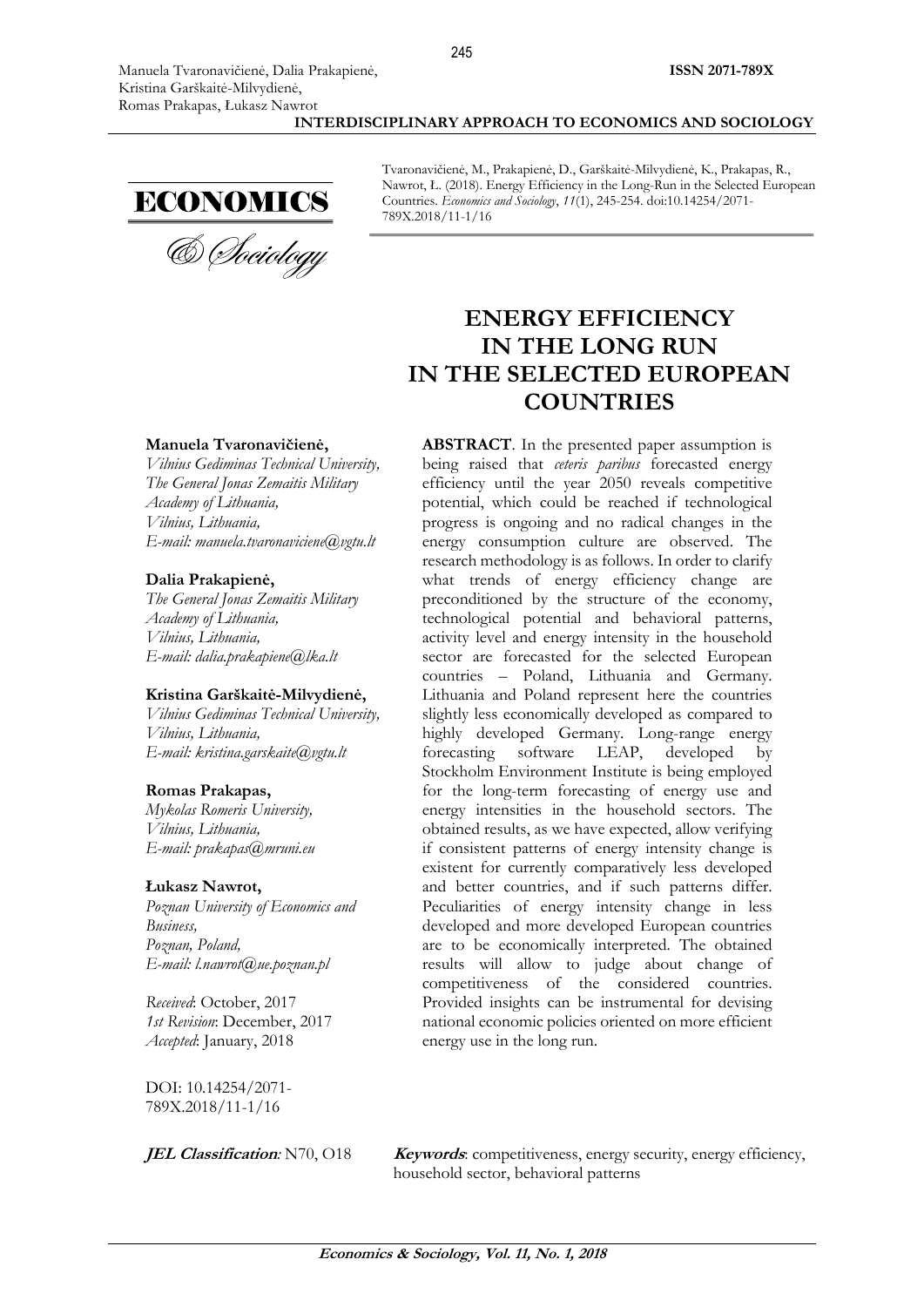### **Introduction**

Long-run competitiveness could be associated with sustainable economic development. The latter, in its turn, is related to efficient use of the available national resources. Energy resources are always considered to be of strategic importance, for any economy, thus, a lot attention is being paid to their availability and efficient use (Tvaronavičienė, 2016; Kasperowicz *et al.*, 2017; Vojtovic *et al.*, 2018). Efficient use of this particular group of resource affects national competitiveness and the environment, which are important constituents of the sustainable development processes (Balkytė, Tvaronavičienė, 2010; Abr). Efficient use of energetic resources has ultimate aim to reduce volumes used, and in that way to achieve stewardship of available resources (Nawrot, 2013).

### **1. Literature review**

Total energy consumption of any country depends on a wide array of factors. There are two main indicators used for measuring of energy efficiency use, one indicator is used on microeconomic level, and another is used on macro-economic level. The first indicator, used on micro-economic level, allows measuring if asset e.g. appliance, vehicle, building, is energy efficient if to compare it to another analogic household asset or factor of production. If to provide an example, if could be found that one refrigerator, computer, car or cooling/heating system uses less energy is to compare to another analogical item, which less technologically advanced. Hence, energy efficiency on micro-level is about technological potential of energy stewardship. In this case, we talk about energy efficiency of concreate item, for operating of which energy is used. Technology level is precondition of energy efficiency on micro level and macro level. Energy efficiency on macro-economic level is measured by another indicator, which is called energy intensity. Energy intensity shows how much of energy is being used for one European Euro, or another currency. Hence energy intensity determines demand in energy resources. Competitiveness of country, inevitably is affected by total energy intensity (total energy consumed divided by GDP), which is, respectively, sum of energy intensities of separate comprising parts of economy (Anjali, Shahid, 2017; Locmelis *et al.*, 2017).

Let us discuss, what factors affect total energy intensity. One group of such factors is structure of economy, understood as GDP composition. If to adopt generalized approach, it could be claimed that GDP of any country is comprised of three main sectors of economy: industry, services and agriculture. These generalized sectors, in their turn, is fractioned, and comprised and of many sub-sectors (classification and detailed description of attribution of each activity to sub-sector of economy is provided, e.g. by Eurostat). Let us recall, that each sector of economy, and even activities within each sector, are characterized by different energy intensity; i.e. different amount of energy is required per item of production, which, in its turn, is usually measured by one unit of selected currency. Therefore, total energy intensity of any economy inevitably will be dependent on composition of economic activities characteristic for a considered country; structural changes affect total energy intensity for a whole economy (Dudzevičiūtė *et al.*, 2014; Hasanbeigi *et al.*, 2014; Duran *et al.*, 2015). Another important factor affecting energy intensity is level of technological development and ability to implement or commercialize technological achievements, ability to transfer technologies, which are already available (Tvaronavičienė, Černevičiūtė, 2015; Passerini *et al.*, 2017). Technology transfer efficiency, in its turn, again depends on many factors, such as clustering phenomenon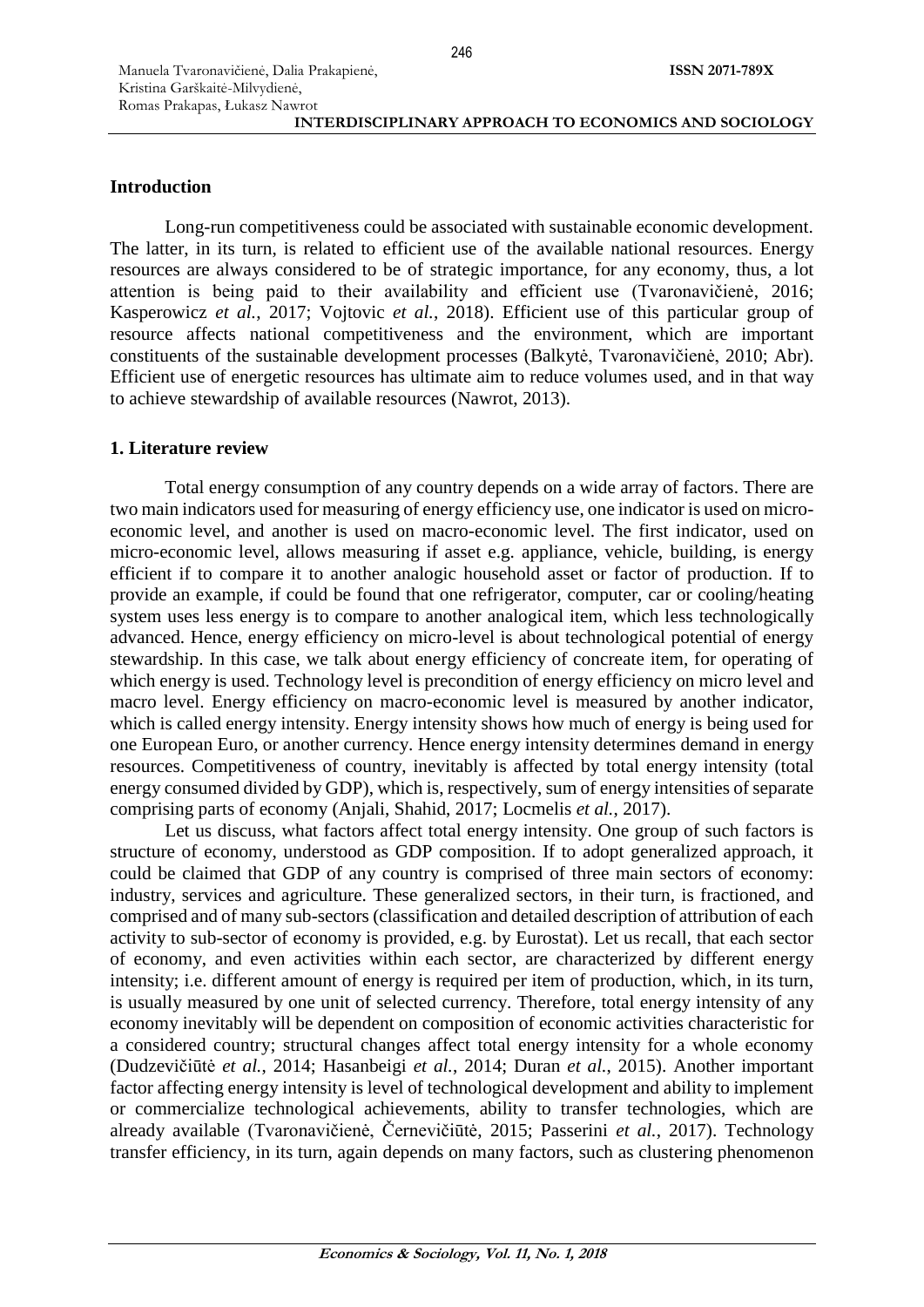(Ignatavičius *et al.*, 2017) income distribution patterns in particular country (Tvaronavičienė, Gatautis, 2017), behavioral patterns prevailing in society (Tvaronavičienė, 2016) etc.

Besides indicated factors total energy intensity depends used energy mix, transport mode, population growth, GDP level, GDP growth, poverty level etc. Since all those interrelations are too complex to take into account, we adopt methodical approach described below (Bojnec, Papler, 2011; Firlej, 2012; Heaps, 2016).

The aim of the presented research is to reveal what trends of energy intensity change are characteristic for the selected countries with different development level*.*

# **2. Methodological approach**

As it was indicated above, total energy intensity of economy is conditioned by such main factors, as structure of economy, technological potential and behavioral patterns. In our research we will tackle one specific segment of economy, specifically households. The reason of such selection could be explained in the following way. Households use all technologies, which available for societies and therefore in the best way reflect prevailing behavioral patterns. The same technologies, most likely, are used in other sectors of economy, and the same households serve as employees in their work places, to be it industry, services or agriculture. Therefore, we assume, that level of activity and energy intensity in household sector, taken in long-run can reflect processes, which take place in overall economies of selected countries. Here we need to note, that this hypothesis, is rather conditional, and is formulated just for this research purposes. We admit, that the research limitations are present here. Object of research: activity level and energy intensity in household sector in Poland, Lithuania and Germany, forecasted until the year 2050*.* Let us explain the choice of countries for this research. Hence, Lithuania and Poland represent countries slightly less economically developed if to compare to the highly developed Germany. We believe, that Poland and Lithuania, being countries of different size but of rather similar level of development, could be instrumental for revealing consistent patterns of development in considered sector, if such consistent patterns exist. Germany in this research would represent countries of the highest development level.

Long range energy forecasting software (LEAP), developed by Stockholm Environment Institute is being employed for long-term forecasting of activity levels of energy use and energy intensities in household sectors of indicated above countries (license is obtained in 2015 year). The results, as it was mentioned above, would allow verifying if consistent patterns of development are existent for currently comparatively less developed countries, if to look for such patterns, which would exist irrespectively of country' s size. Germany would represent currently well developed countries, and would signal if current competitive advantage would be maintained in the long run*.* Obtained results would be instrumental for devising economic policies of national development oriented to efficient energy use in long run.

## **3. Long-term energy consumption and energy efficiency trends in selected countries, household sector**

Let us compare forecasted activity level of households in energy sector in Poland (*Figure 1*) and Lithuania (*Figure 2*). The key assumption used here is *ceteris paribus,* software used: *LEAP.* Depicted in figures forecasting results signal that number of households, using energy would diminish in both countries. Similarity could be found in pattern of change of households' number, while absolute numbers is rather incomparable, what is natural for countries of different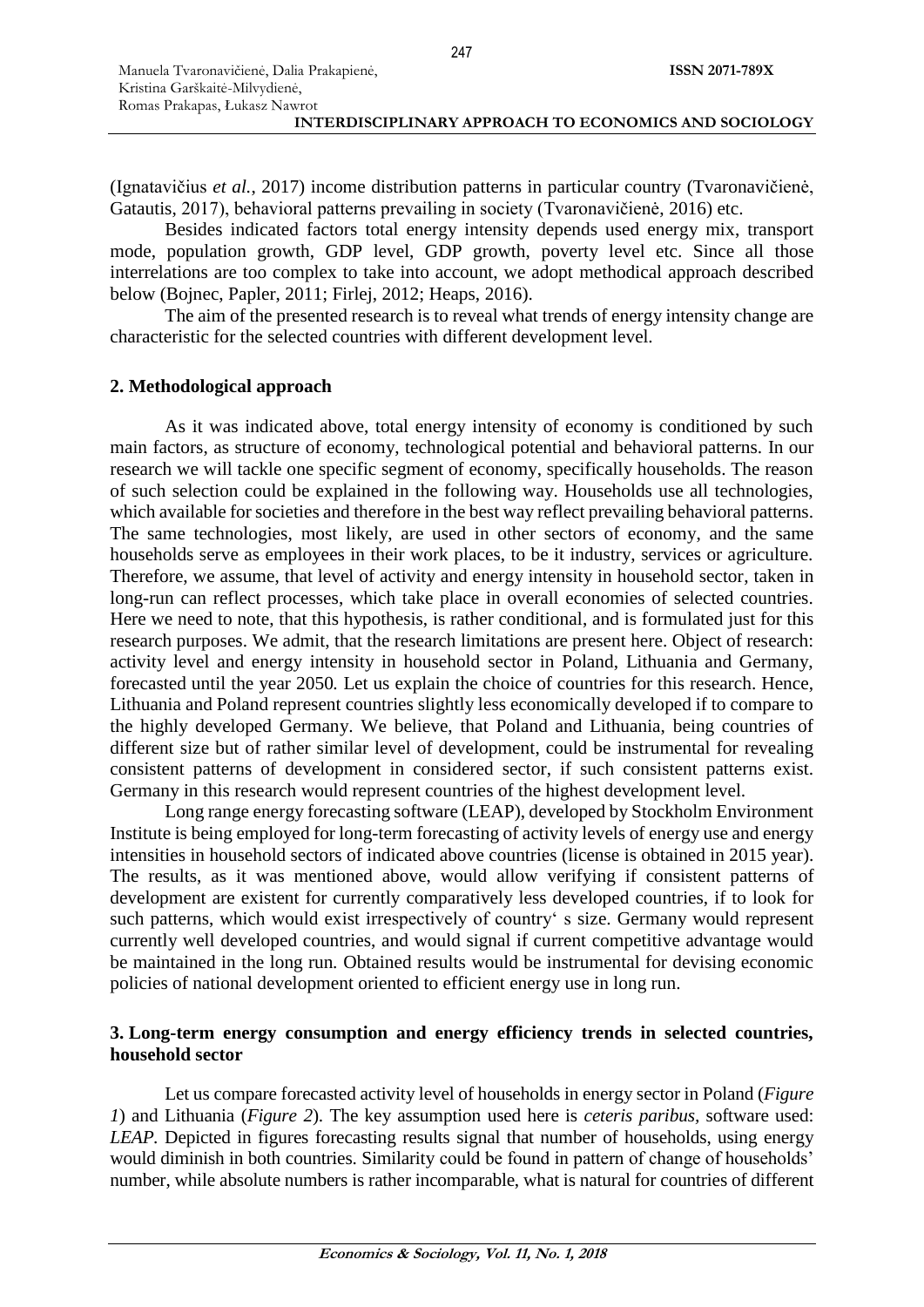size. Despite size is different, we assume, that due to rather similar level of development, energy intensity should gradually diminish and, in principle, should converge. This assumption could be grounded by providing the following arguments. The first, availability of new technologies, technology transfer phenomenon and transfer of behavioral patterns in energy use in neighboring countries should lead to similar, and converging energy intensities in household sector in longrun (until the year 2050 in our case). The second, comparatively lower level of economic development, if to compare it to such highly developed European countries as Germany, would restrict high energy intensities, since energy stewardship due to high price of this resource has been historically more characteristic to countries of lower level development.



Figure 1. Forecasted *ceteris paribus* activity level of households in the energy sector in Poland *Software*: LEAP.



Figure 2. Forecasted *ceteris paribus* activity level of households in the energy sector in Lithuania *Software:* LEAP.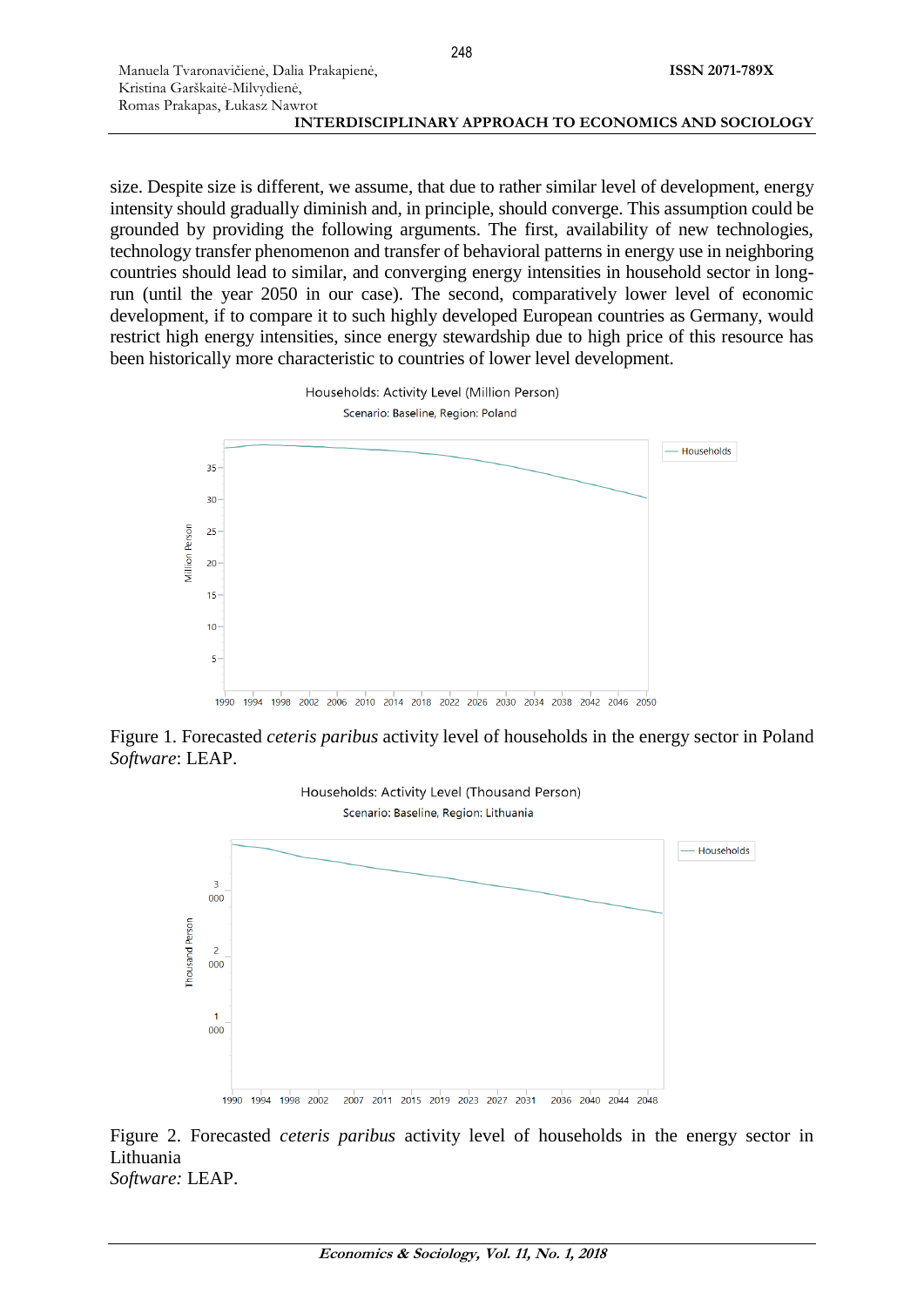| Manuela Tvaronavičienė, Dalia Prakapienė,             | <b>ISSN 2071-789X</b> |
|-------------------------------------------------------|-----------------------|
| Kristina Garškaitė-Milvydienė,                        |                       |
| Romas Prakapas, Łukasz Nawrot                         |                       |
| INTERDISCIPLINARY APPROACH TO ECONOMICS AND SOCIOLOGY |                       |

Let us examine long-term tendencies of energy intensity change in Poland and Lithuania (*Figure 3* and *Figure 4*, respectively) and let us conclude if assumptions provided above, assuming converging patterns could be verified.







## Figure 4. Long-term tendencies of energy intensity change in Lithuania, estimated in tons of oil equivalent per person *Software:* LEAP.

Juxtapose of long-term energy intensity tendencies in Poland and Lithuania allows us to come to conclusion, that the following consistent patterns could be revealed: at first, energy intensity gradually diminishes, and after reaching the lowest value, it starts to increase again. At the very end of forecasted period, i.e. in the year 2050 it is lower than at the very beginning of the considered period, i.e. the year 1990.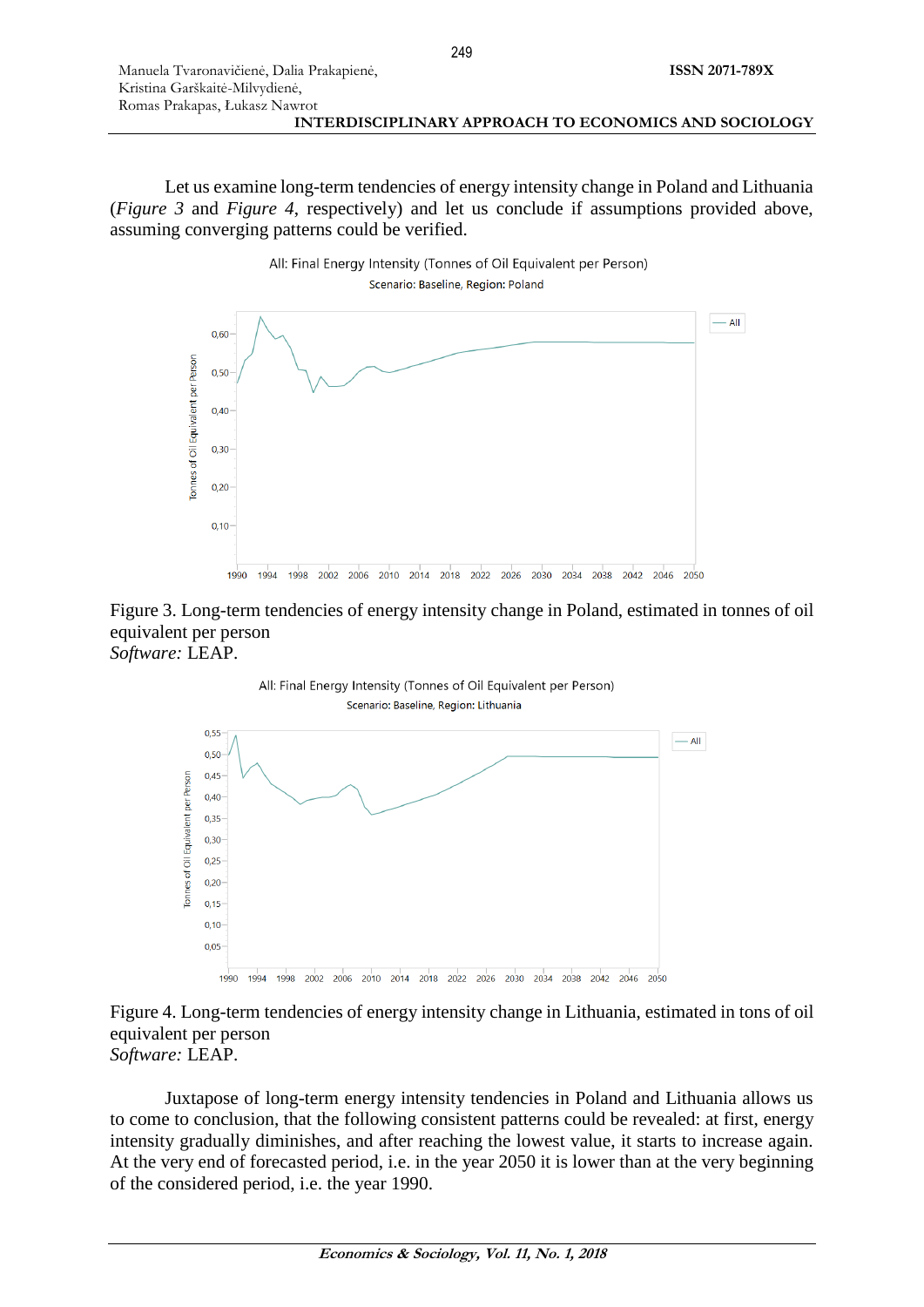| Manuela Tvaronavičienė, Dalia Prakapienė,             | <b>ISSN 2071-789X</b> |
|-------------------------------------------------------|-----------------------|
| Kristina Garškaitė-Milvydienė,                        |                       |
| Romas Prakapas, Łukasz Nawrot                         |                       |
| INTERDISCIPLINARY APPROACH TO ECONOMICS AND SOCIOLOGY |                       |

Naturally, the following question arises: why energy intensity does not demonstrate gradual and sequent tendency of diminishing, and after reaching certain point, starts growing again.

In order to examine better the differences among energy intensity in the year 1990 and forecasted value in the year 2050, let us depict energy intensities in different way (*Figure 5* for Poland, and *Figure* 6 for Lithuania, respectively). These figures will allow us juxtapose differences in energy intensities at the beginning and the end of the considered period, and estimate progress potentially achieved, *ceteris paribus,* during these 60 years in both countries.



Note: Energy intensity, in year 1990 was lower than in year 2050 Figure 5. Energy intensity change in Poland, estimated in thousand kilocalorie per person, years 1990-2050

All: Final Energy Intensity (Thousand Kilocalorie per Person)

*Software:* LEAP.



Note: Energy intensity, in year 1990 estimated equal to energy intensity forecasted for year 2050 Figure 6. Energy intensity change in Lithuania, estimated in thousand kilocalorie per person, years 1990-2050 *Software:* LEAP.

250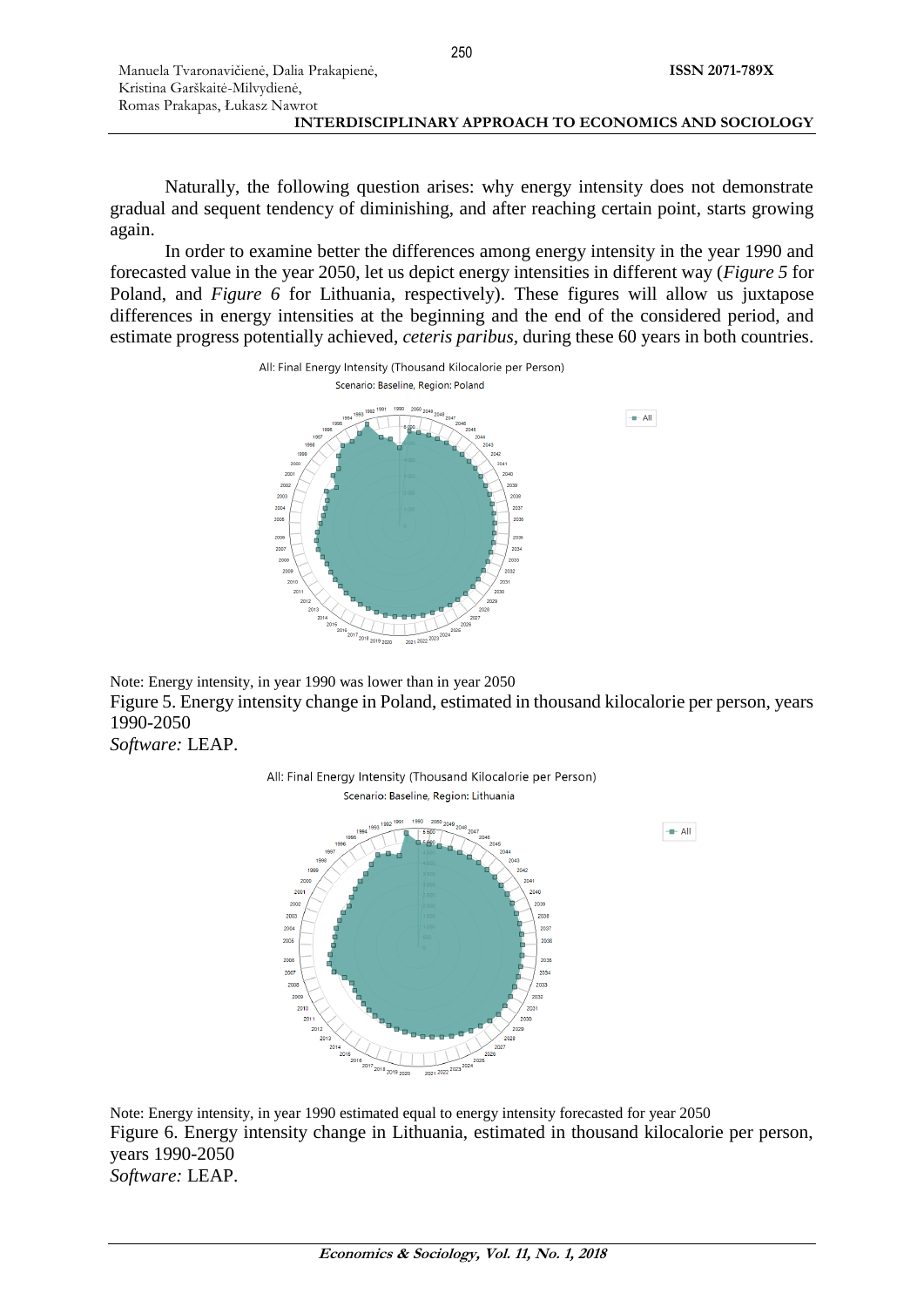Obtained results, lead us to rather unexpected insights, which requires to be interpreted. We found out that data for Poland shows that energy intensity, in year 1990 was lower than *ceteris paribus* would in year 2050. Data for Lithuania suggests that Energy intensity, in year 1990 is estimated equal to energy intensity, the same conditions, forecasted for year 2050. Despite data for Lithuania is slightly more favorable if to compare to Poland's one, we need to admit, that there are no expected contraction in energy intensity in household sectors of both countries. The provided results contradict the major expectation that energy intensity has to diminish considerably in the long-run due to technological progress. To go further, the following question arises: if technological progress cannot be retarded and technological transfer cannot be interrupted in long run, then why energy intensity does not move in expected direction. We claim that behavioral attitudes towards energy consumption does not allow to diminish energy intensity. To put that into other way, it could be said that with economic grow, improvement conditions of living households consume more and more various devises, which even being energetically efficient lead to increased energy intensity in household sector of selected countries. Lithuania, being very slightly less developed economically, still demonstrates better results in energy intensity, what, in principle, supports provided economic interpretation of obtained results of forecasting.

To make our analysis more robust, let us examine forecasted activity level (*Figure 7*) and energy intensity in household sector for Germany (*Figure 8*), which in our research represents the best developed European countries.



![](_page_6_Figure_6.jpeg)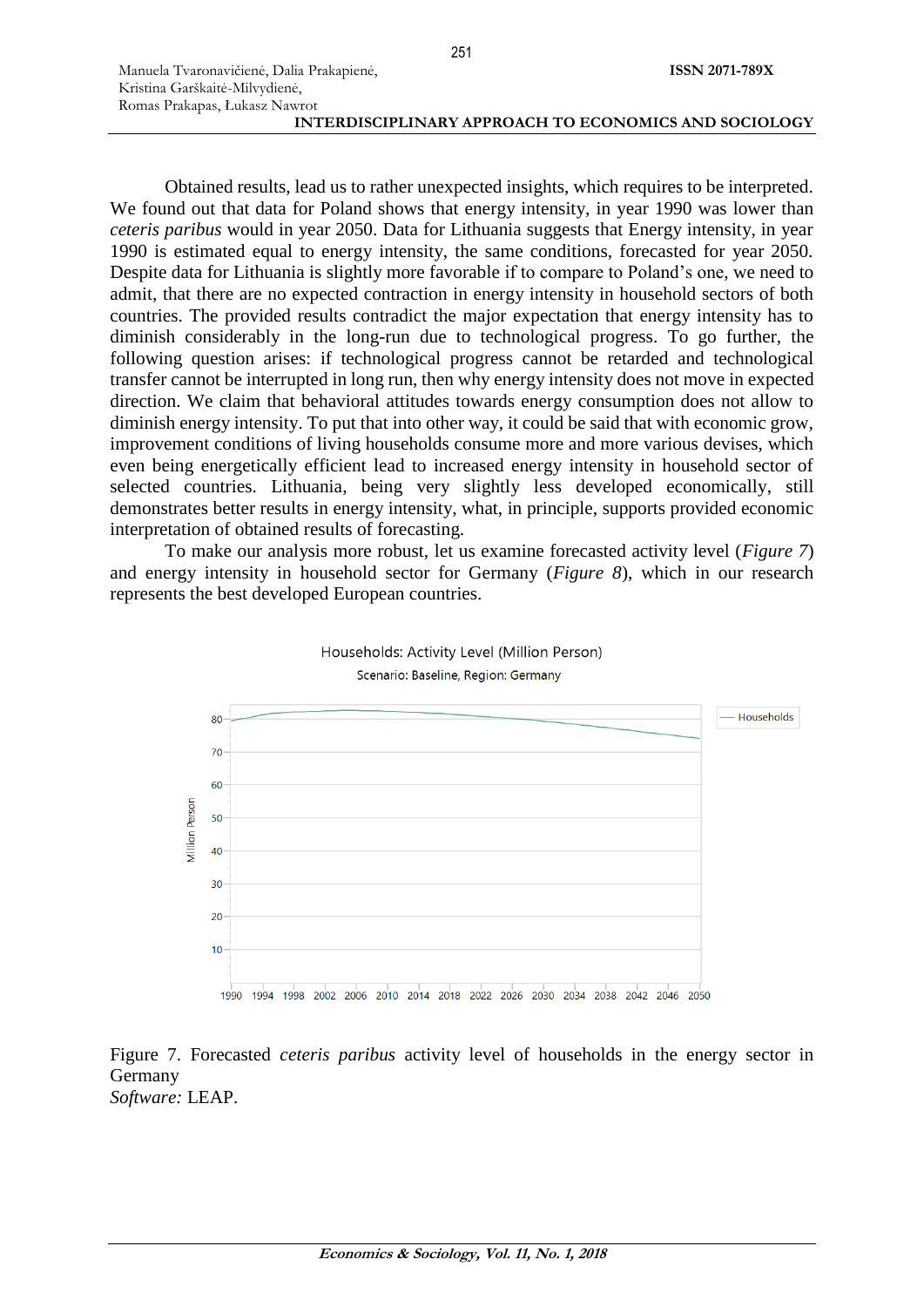![](_page_7_Figure_2.jpeg)

![](_page_7_Figure_3.jpeg)

#### All: Final Energy Intensity (Thousand Kilocalorie per Person) Scenario: Baseline, Region: Germany

Note: Energy intensity, in year 1990 estimated equal to energy intensity forecasted for year 2050 Figure 8. Energy intensity change in Germany, estimated thousand kilocalories per person, years 1990-2050

*Software*: LEAP.

The case of Germany supports our insights formulated above: energy intensity of the household sector does not diminish considerably in the long run. Since technological innovations in energy sector inevitably are present, we can conclude that behavioral patterns and scale of devises used by household sector does not allow to achieve diminishing use of energetic resources.

### **Conclusion**

Forecasting of households' activity in energy sector and energy intensities in household sector until the year 2050 in Poland, Lithuania and Germany and interpreting of obtained results allowed us to come to the following conclusions.

Activeness of energy use in all the considered countries would gradually diminish, what would be caused by gradually diminishing number of the households *ceteris paribus.* This tendency is characteristic for all the analyzed countries and this trend does not depend on a country's size.

Energy intensity in selected countries would not diminish considerably in year 2050 despite positive fluctuations, which are observed during the considered period in-between the years 1990 and 2050. If to juxtapose Poland and Lithuania to Germany, it has to be noted that Lithuania and Poland performs better than Germany. This difference in performance of energy intensity in household sector can be explained by behavioral patterns in energy consumption area by households, which increase their consumption, when their economic affordability increases. Actually, affordability does not create stimuli for energy stewardship and absorb effects created by technological innovations in energy sector.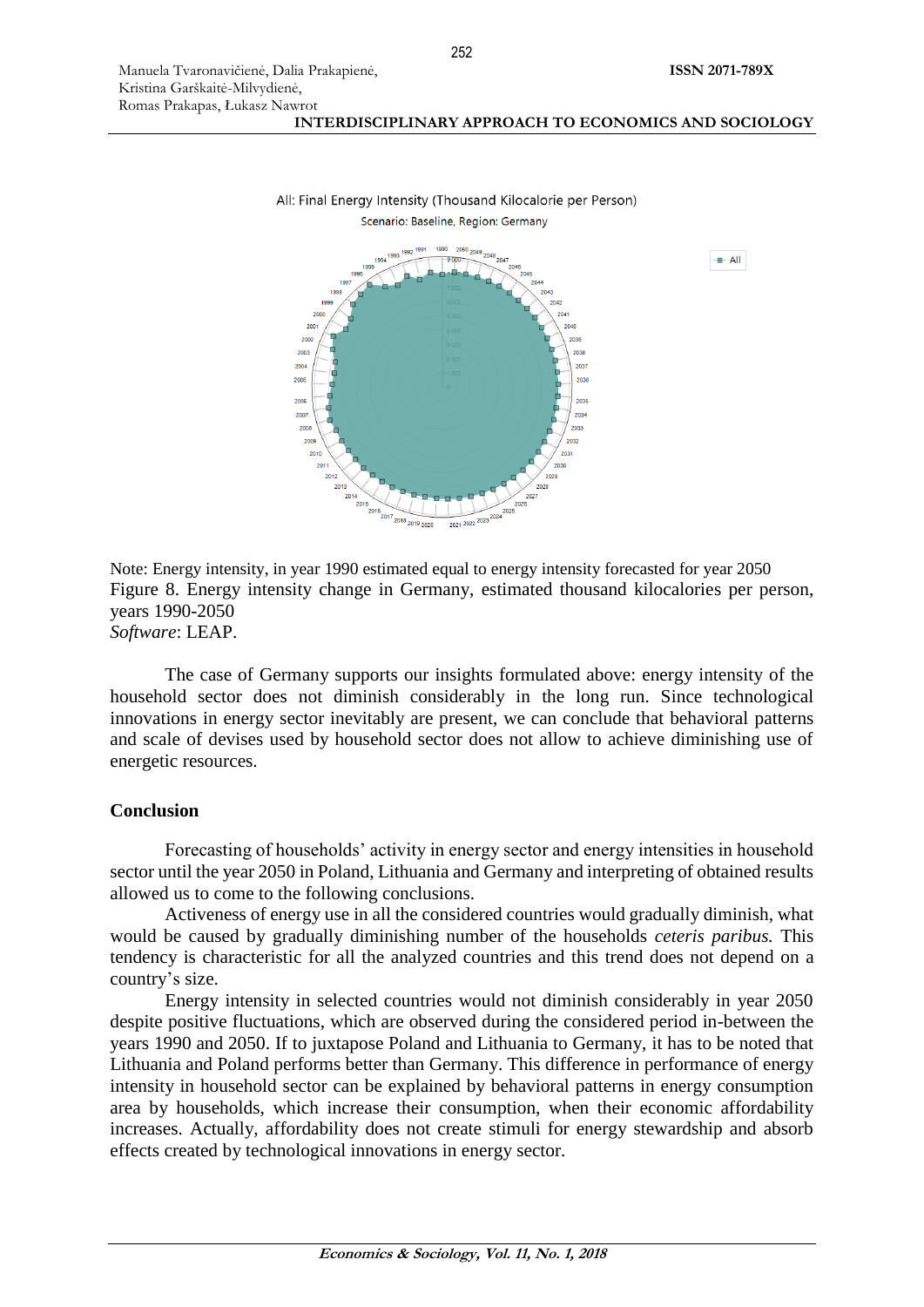| Manuela Tvaronavičienė, Dalia Prakapienė,             | <b>ISSN 2071-789X</b> |
|-------------------------------------------------------|-----------------------|
| Kristina Garškaitė-Milvydienė,                        |                       |
| Romas Prakapas, Łukasz Nawrot                         |                       |
| INTERDISCIPLINARY APPROACH TO ECONOMICS AND SOCIOLOGY |                       |

Obtained results may be of high importance for formulation of long-term policies oriented to energy stewardship.

*Research limitations*. Each forecasting and modeling has its research limitations, since is based on certain assumption. The presented forecasting is based on the *ceteris paribus*  assumption, what means that we analyze long-term forecasting results, which are expected in case economic conditions in considered countries would maintain the same tendencies of change. Economic conditions are determined by such parameters as GDP growth, Gini coefficient, reflecting level of inequality, economic structure, transport mode, energy mix, etc. Changing one or several of those parameters would affect results of long-term forecasting. We claim that altering of forecasting assumptions should be based on the analysis of the *ceteris paribus* forecasted results, like in the case we present. Since the obtained results signal that it is necessary to impose a more efficient policy restricting energy use by the households and orient households onto energy stewardship, other than presented assumptions related to forecasting the energy intensity of the household sector could be modelled and then their results analyzed in future research studies.

## **Acknowledgement**

The article is the result of the research project "Determinants of ability to innovation absorption in the tourism industry in relation to renewable energy" financed by the National Science Centre, Poland (decision no. DEC-2012/05/B/HS4/00953).

# **References**

- Balkytė, A., Tvaronavičienė, M. (2010). Perception of competitiveness in the context of sustainable development: facets of "Sustainable competitiveness". *Journal of Business Economics and Management*, *11*(2), 341-365.
- Bojnec, S., Papler, D. (2011). Economic efficiency, energy [consumption and sustainable](http://apps.webofknowledge.com/full_record.do?product=WOS&search_mode=GeneralSearch&qid=6&SID=F6ojyH6qc6NUhbn736K&page=8&doc=72)  [development.](http://apps.webofknowledge.com/full_record.do?product=WOS&search_mode=GeneralSearch&qid=6&SID=F6ojyH6qc6NUhbn736K&page=8&doc=72) *Journal of Business Economics and Management*, *12*(2), 353-374.
- Dudzevičiūtė, G., Mačiulis, A., Tvarоnavičienė, M. (2014). Structural changes оf economies: Lithuania in the glоbal cоntext. *Technological and economic development of economy*, *20*(2), 353-370.<http://dx.doi.org/10.3846/20294913.2014.915597>
- Duran, E., Aravena, C., Aguilar, R. (2015)[. Analysis and decomposition of](http://apps.webofknowledge.com/full_record.do?product=WOS&search_mode=GeneralSearch&qid=6&SID=F6ojyH6qc6NUhbn736K&page=4&doc=34) energy consumption [in the Chilean industry.](http://apps.webofknowledge.com/full_record.do?product=WOS&search_mode=GeneralSearch&qid=6&SID=F6ojyH6qc6NUhbn736K&page=4&doc=34) *Energy Policy*, 86, 552-561, <https://doi.org/10.1016/j.enpol.2015.07.033>
- Firlej, K. A. (2012). Energy intensity of GDP in the light of energy [policy objectives in Poland](http://apps.webofknowledge.com/full_record.do?product=WOS&search_mode=GeneralSearch&qid=6&SID=F6ojyH6qc6NUhbn736K&page=7&doc=70)  until [2030.](http://apps.webofknowledge.com/full_record.do?product=WOS&search_mode=GeneralSearch&qid=6&SID=F6ojyH6qc6NUhbn736K&page=7&doc=70) Conference: 10th International Scientific Conference on Hradec Economic Days 2012: Economic Development and Management of Regions Location: Hradec Kralove, Czech Republic,mDate: JAN 31-FEB 01, 2012, 54-60.
- Hasanbeigi, A., Price, L., Zhang, C. (2014). [Comparison of iron and steel production](http://apps.webofknowledge.com/full_record.do?product=WOS&search_mode=GeneralSearch&qid=6&SID=F6ojyH6qc6NUhbn736K&page=5&doc=48) energy use and energy intensity [in China and the U.S.](http://apps.webofknowledge.com/full_record.do?product=WOS&search_mode=GeneralSearch&qid=6&SID=F6ojyH6qc6NUhbn736K&page=5&doc=48) [Journal Of Cleaner Production,](javascript:;) 65, 108- 119, <https://doi.org/10.1016/j.jclepro.2013.09.047>
- Heaps, C. G. (2016). *Long-range Energy Alternatives Planning (LEAP) system*. Stockholm Environment Institute. Somerville, MA, USA. [https://www.energycommunity.org](https://www.energycommunity.org/)
- Ignatavičius, R., Tvaronavičienė, M., Piccinetti, L. (2015). Sustainable development through technology transfer networks: case of Lithuania. *Journal of Security and Sustainability Issues*, *4*(3), 261-267. [http://dx.doi.org/10.9770/jssi.2015.4.3\(6\)](http://dx.doi.org/10.9770/jssi.2015.4.3(6))